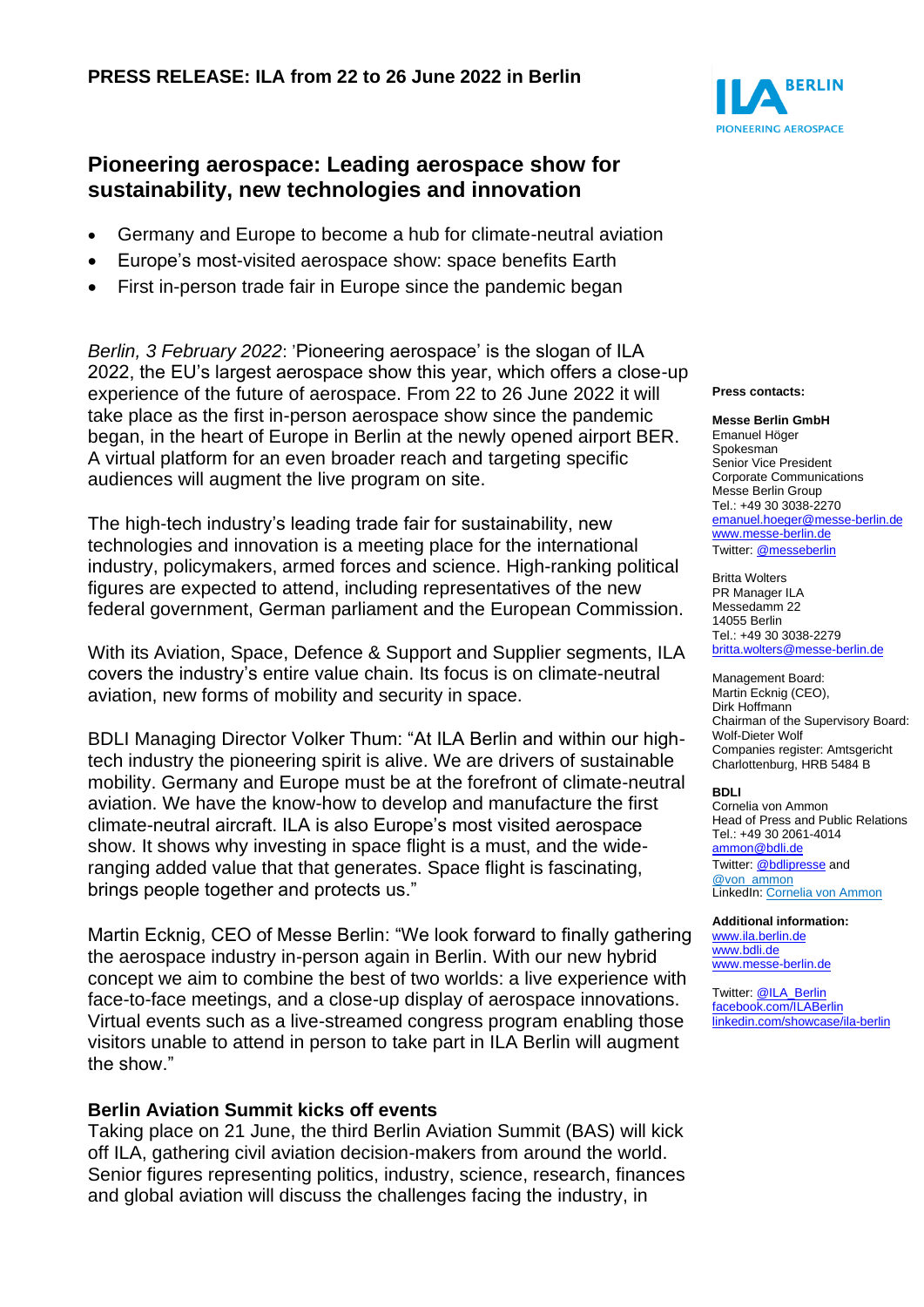particular how to move forward on climate-neutral aviation.

## **Numerous highlights at ILA Berlin**

ILA Berlin specifically targets trade visitors. From Wednesday, 22 to Friday, 24 June the industry's who's who will gather on the ILA grounds at BER, where international exhibitors will present their innovations. Be it the ILA Future Lab or Advanced Air Mobility – a total of five live stages will highlight the aerospace industry's topics of the future. ILA will showcase civil aviation's transition to climate-neutrality. This is where technologies and key research on sustainable aviation fuels, aircraft and their propulsion systems as well as the digitalization of the industry can be seen and experienced close up. In the Space segment the focus will be on its indispensable contribution to a modern, sustainable, secure and digital future – the key to climate protection and prevention. One highlight will be the Space Pavilion featuring the European Space Agency (ESA), the German Aerospace Centre (DLR) and the German aerospace companies of the BDLI.

Among the forward-looking topics ILA will address are the many uses for drones, flying taxis in cities and digital technologies such as AI and 3D printing. The ongoing development of the European Future Combat Air System (FCAS) will be a key topic among representatives of industry and politics.

## **ILA Digital – a new platform**

A wide range of services on the new platform ILA Digital will augment the live program. Its aim is to share the forward-looking topics with as many people as possible. The platform features an exhibitor service for presenting products, communicating, as well as matchmaking, lead generation and modern streaming technology. Careers are a topic here too, and there will be services specifically targeting industry newcomers.

### **Open days for the public on 25 and 26 June**

The weekend of ILA is devoted to the general public. Over two days, visiting aerospace fans can experience the innovations and fascination of the aerospace displays close up and find out about aerospace career opportunities at various trade fair stands. The focus of the flying show will also be on innovation, and its selected displays will merge seamlessly with BER flight operations.

### **More details can be found at:**

[www.ila-berlin.de](http://www.ila-berlin.de/) Twitter: [@ILA\\_Berlin](https://twitter.com/ila_berlin?lang=de) [facebook.com/ILABerlin](http://facebook.com/ILABerlin) [linkedin.com/showcase/ila-berlin](https://www.linkedin.com/showcase/ila-berlin)